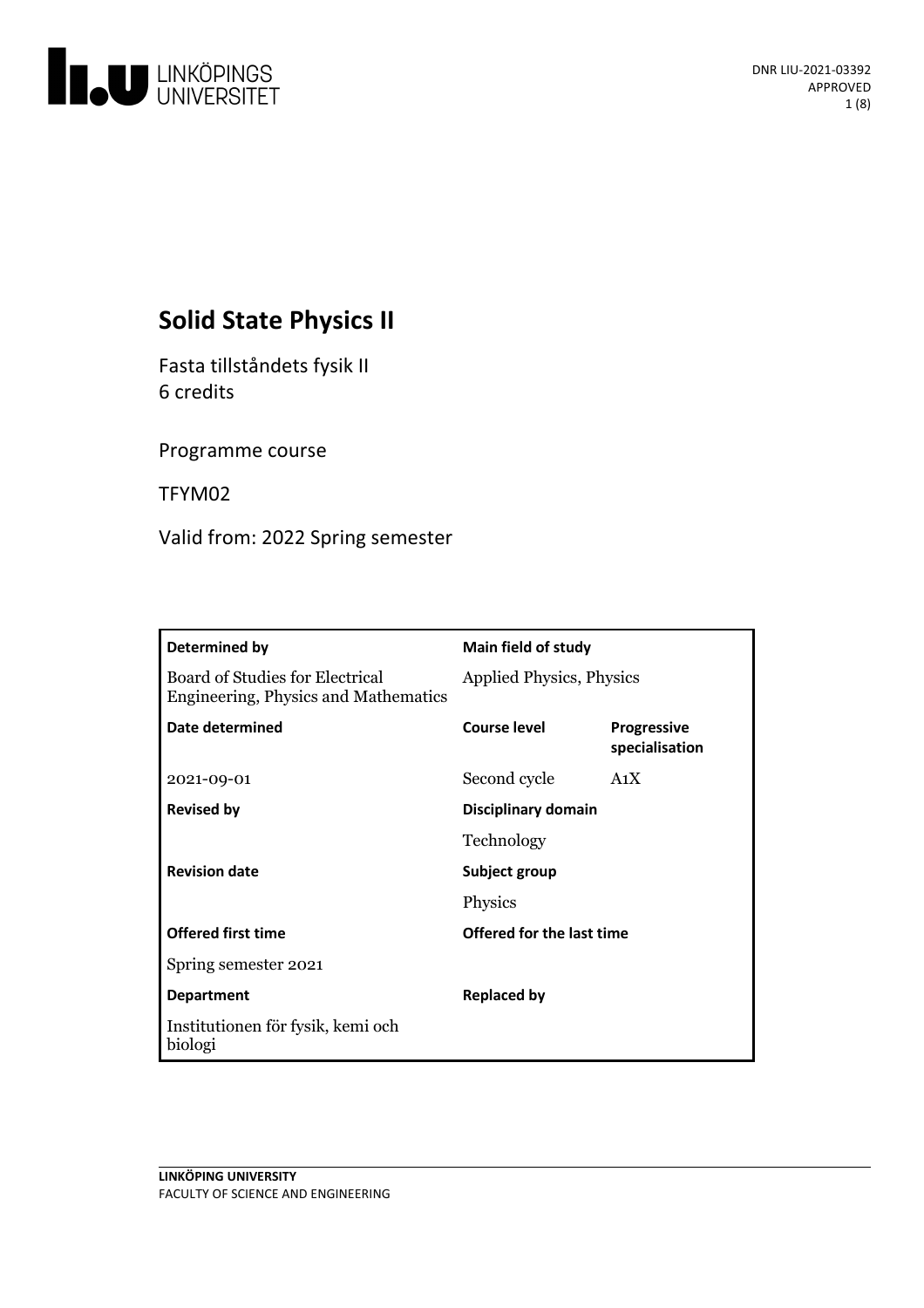# Specific information

The course can not be included in the degree together with TFYA20 or TFYA25. The course is cancelled 2022.

## Course offered for

- Master of Science in Applied Physics and Electrical Engineering
- Master of Science in Applied Physics and Electrical Engineering International
- Master's Programme in Materials Physics for Nano and Quantum Technology

## Prerequisites

Solid state physics I

## Intended learning outcomes

This course provides an in-depth knowledge in key areas of solid state physics (optical properties, superconductivity, magnetism, and surface phenomena).

After completing the course students shall be able to:

- Describe and explain solid state optical properties, superconductivity, magnetism, and surface phenomena. Derive and apply basic theories/models of solid state physics to solve
- 
- problems in the key areas.<br>• Analyze experimental data that relate to the atomistic and electronic<br>structure of solids and surfaces.
- $\bullet$  Communicate theories and/or experimental findings in solid state physics through a comprehensible, rigorous, oral presentation.

## Course content

A theoretical treatment of magnetism in condensed matter and a description of applications of magnetism. A description of the mechanisms giving the optical properties of condensed matter. A combined phenomenological and theoretical treatment of superconductivity. A treatment of atom and electronic properties of surfaces. Experimental methods to determine the atomic composition, and the atomic and electronic structures at surfaces. Theoretical models describing surface electronic properties. Some specific topics, to be selected and presented orally by the students, act to exemplify applications and the current research related to the key areas. Examples of important applications of magnetism, superconductivity, optical properties and surfaces will be discussed from various aspects including energy and environmental issues.

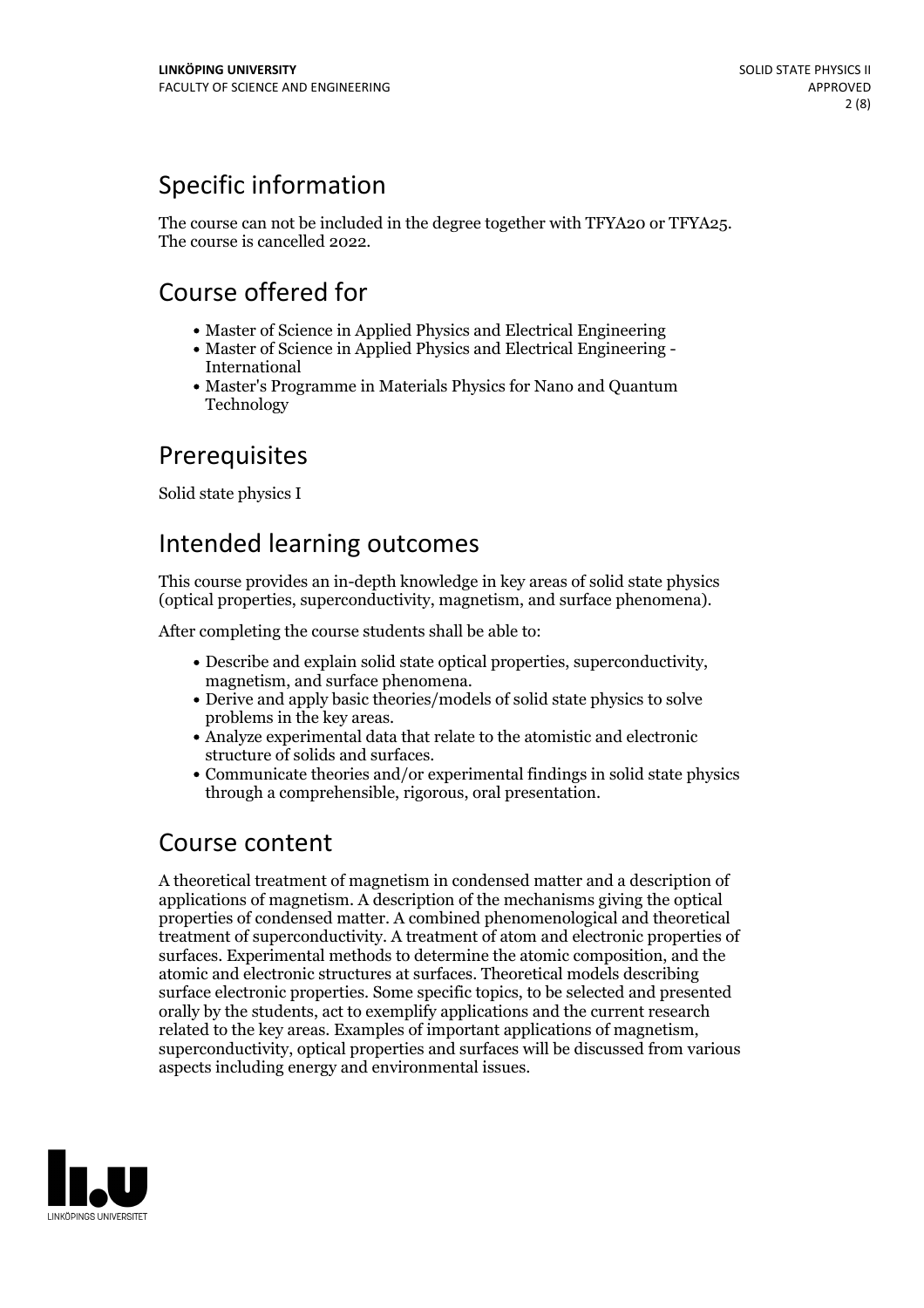# Teaching and working methods

The course is given in the form of lectures and problem solving sessions. An oral presentation by each student, in a smaller group, and two lab work assignments are compulsory parts of the course.

## Examination

| LAB1 | Laboratory work     | 1 credits | U.G        |
|------|---------------------|-----------|------------|
| TEN1 | Written examination | 4 credits | U, 3, 4, 5 |
| UPG1 | Oral presentation   | 1 credits | U.G        |

## Grades

Four-grade scale, LiU, U, 3, 4, 5

## Other information

### **About teaching and examination language**

The teaching language is presented in the Overview tab for each course. The examination language relates to the teaching language as follows:

- If teaching language is "Swedish", the course as a whole could be given in Swedish, or partly in English. Examination language is Swedish, but parts of the examination can be in English.
- If teaching language is "English", the course as <sup>a</sup> whole is taught in English. Examination language is English. If teaching language is "Swedish/English", the course as <sup>a</sup> whole will be
- taught in English if students without prior knowledge of the Swedish language participate. Examination language is Swedish or English depending on teaching language.

### **Other**

The course is conducted in a manner where both men's and women's experience and knowledge are made visible and developed.

The planning and implementation of a course should correspond to the course syllabus. The course evaluation should therefore be conducted with the course syllabus as a starting point.

If special circumstances prevail, the vice-chancellor may in a special decision specify the preconditions for temporary deviations from this course syllabus, and delegate the right to take such decisions.

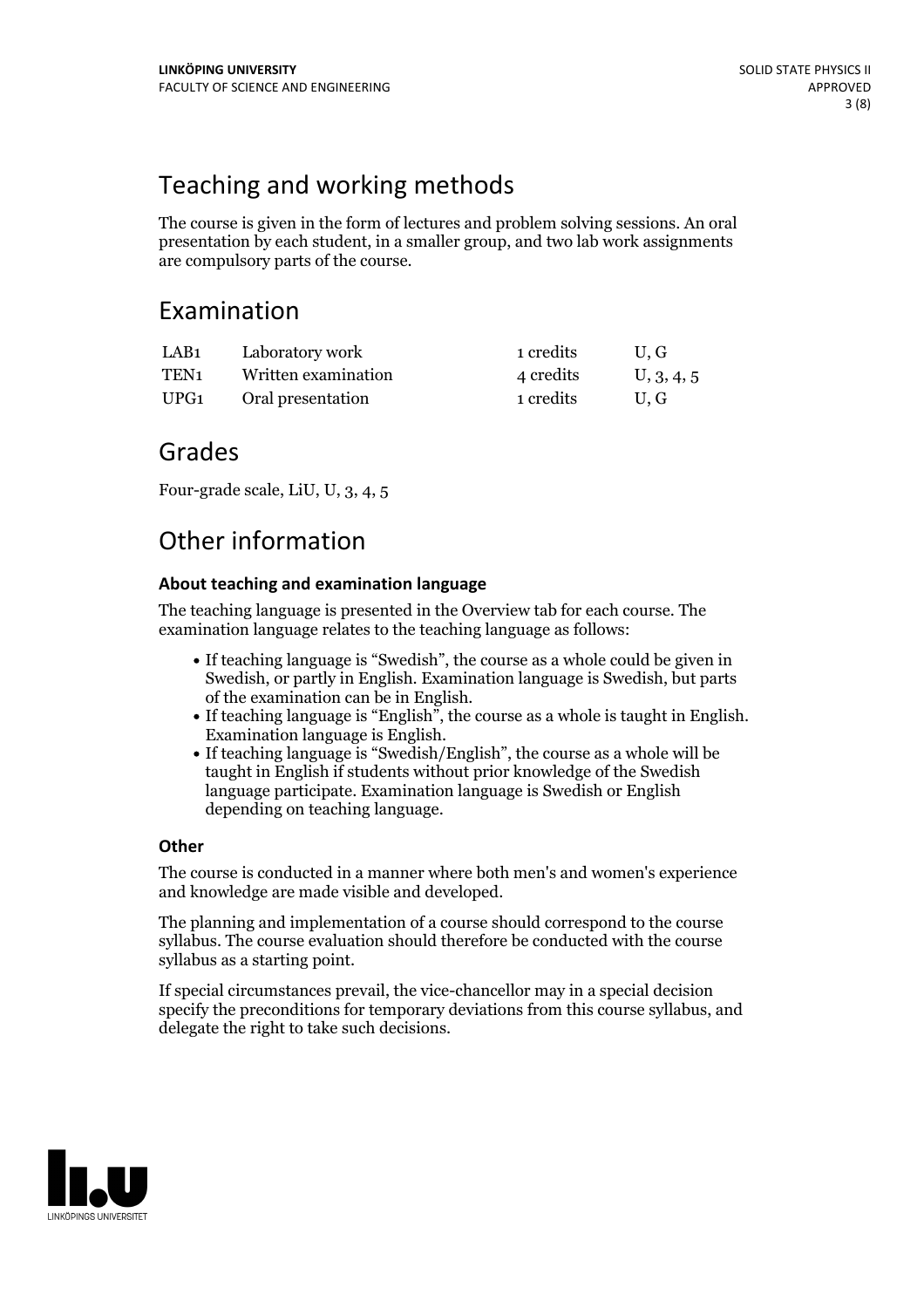## **Common rules**

### Course syllabus

A syllabus must be established for each course. The syllabus specifies the aim and contents of the course, and the prior knowledge that a student must have in order to be able to benefit from the course.

### Timetabling

Courses are timetabled after a decision has been made for this course concerning its assignment to a timetable module.

### Interruption in and deregistration from a course

The LiU decision, Guidelines concerning confirmation of participation in education (Dnr LiU-2020-02256), states that interruptions in study are to be recorded in Ladok. Thus, all students who do not participate in a course for which they have registered must record the interruption, such that the registration on the course can be removed. Deregistration from or interrupting a course is carried out using <sup>a</sup> web-based form: https://www.lith.liu.se/for- [studenter/kurskomplettering?l=en.](https://www.lith.liu.se/for-studenter/kurskomplettering?l=en)

### Cancelled courses and changes to the course syllabus

Courses with few participants (fewer than 10) may be cancelled or organised in a manner that differs from that stated in the course syllabus. The Dean is to deliberate and decide whether a course is to be cancelled or changed from the course syllabus.

### Guidelines relating to examinations and examiners

For details, see Guidelines for education and examination for first-cycle and second-cycle education at Linköping University, Dnr LiU-2020-04501 [\(http://styrdokument.liu.se/Regelsamling/VisaBeslut/917592\)](http://styrdokument.liu.se/Regelsamling/VisaBeslut/917592).

An examiner must be employed as a teacher at LiU according to the LiU Regulations for Appointments, Dnr LiU-2021-01204 [\(https://styrdokument.liu.se/Regelsamling/VisaBeslut/622784](https://styrdokument.liu.se/Regelsamling/VisaBeslut/622784)). For courses in second-cycle, the following teachers can be appointed as examiner: Professor (including Adjunct and Visiting Professor), Associate Professor (including Adjunct), Senior Lecturer (including Adjunct and Visiting Senior Lecturer), Research Fellow, or Postdoc. For courses in first-cycle, Assistant Lecturer (including Adjunct and Visiting Assistant Lecturer) can also be appointed as examiner in addition to those listed for second-cycle courses. In exceptional cases, a Part-time Lecturer can also be appointed as an examiner at both first- and second cycle, see Delegation of authority for the Board of Faculty of Science and Engineering.

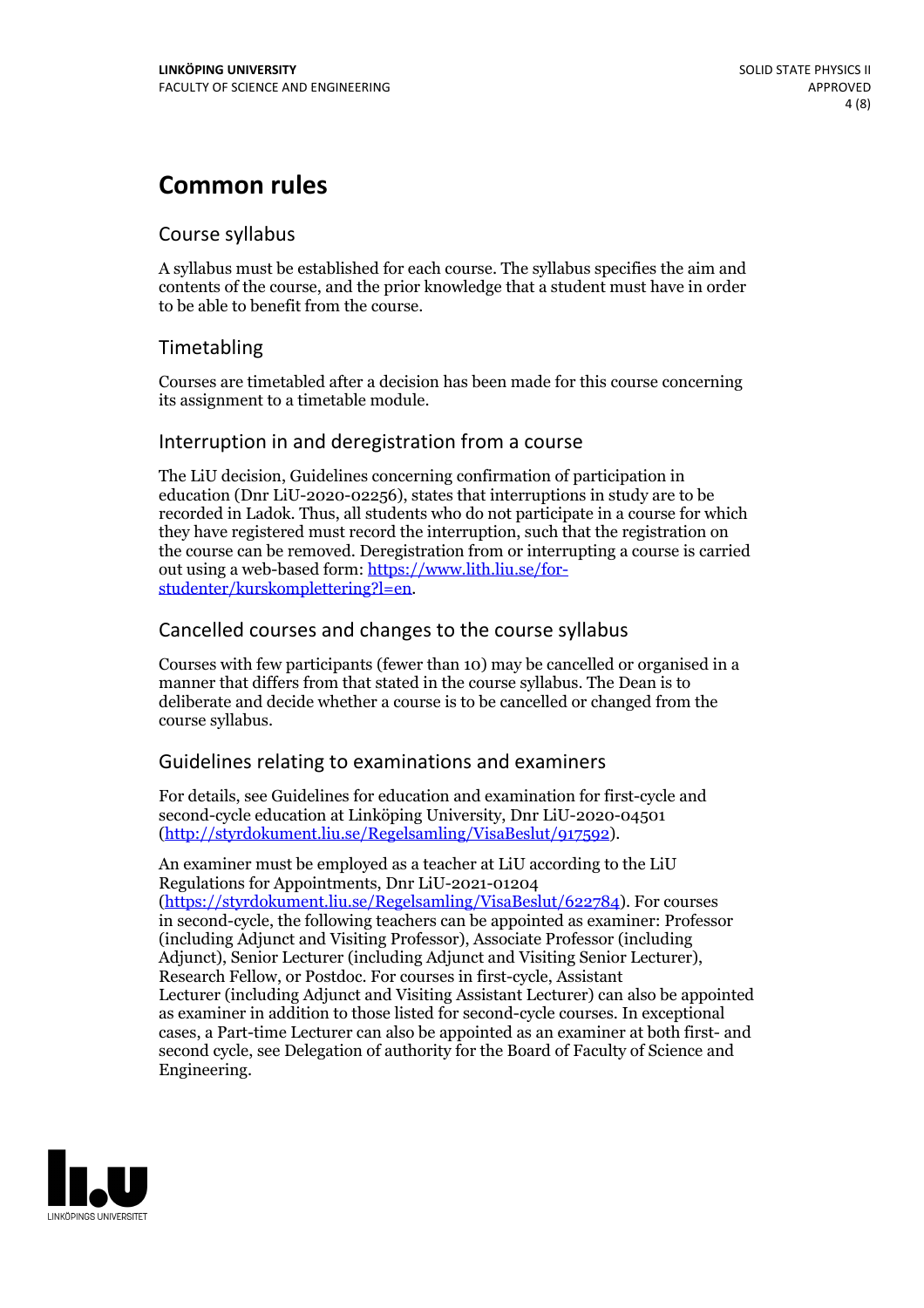## Forms of examination

#### **Principles for examination**

Written and oral examinations and digital and computer-based examinations are held at least three times a year: once immediately after the end of the course, once in August, and once (usually) in one of the re-examination periods. Examinations held at other times are to follow a decision of the faculty programme board.

Principles for examination scheduling for courses that follow the study periods:

- courses given in VT1 are examined for the first time in March, with re-examination in June and August
- courses given in VT2 are examined for the first time in May, with re-examination in August and October
- courses given in HT1 are examined for the first time in October, with re-examination in January and August
- courses given in HT2 are examined for the first time in January, with re-examination in March and in August.

The examination schedule is based on the structure of timetable modules, but there may be deviations from this, mainly in the case of courses that are studied and examined for several programmes and in lower grades (i.e. 1 and 2).

Examinations for courses that the faculty programme board has decided are to be held in alternate years are held three times during the school year in which the course is given according to the principles stated above.

Examinations for courses that are cancelled orrescheduled such that they are not given in one or several years are held three times during the year that immediately follows the course, with examination scheduling that corresponds to the scheduling that was in force before the course was cancelled or rescheduled.

When a course, or a written examination (TEN, DIT, DAT), is given for the last time, the regular examination and two re-examinations will be offered. Thereafter, examinations are phased out by offering three examinations during the following academic year at the same times as the examinations in any substitute course. If there is no substitute course, three examinations will be offered during re- examination periods during the following academic year. Other examination times are decided by the faculty programme board. In all cases above, the examination is also offered one more time during the academic year after the following, unless the faculty programme board decides otherwise. In total, 6 re-examinations are offered, of which 2 are regular re-examinations. In the examination registration system, the examinations given for the penultimate time and the last time are denoted.

If a course is given during several periods of the year (for programmes, or on different occasions for different programmes) the faculty programme board or boards determine together the scheduling and frequency of re-examination occasions.

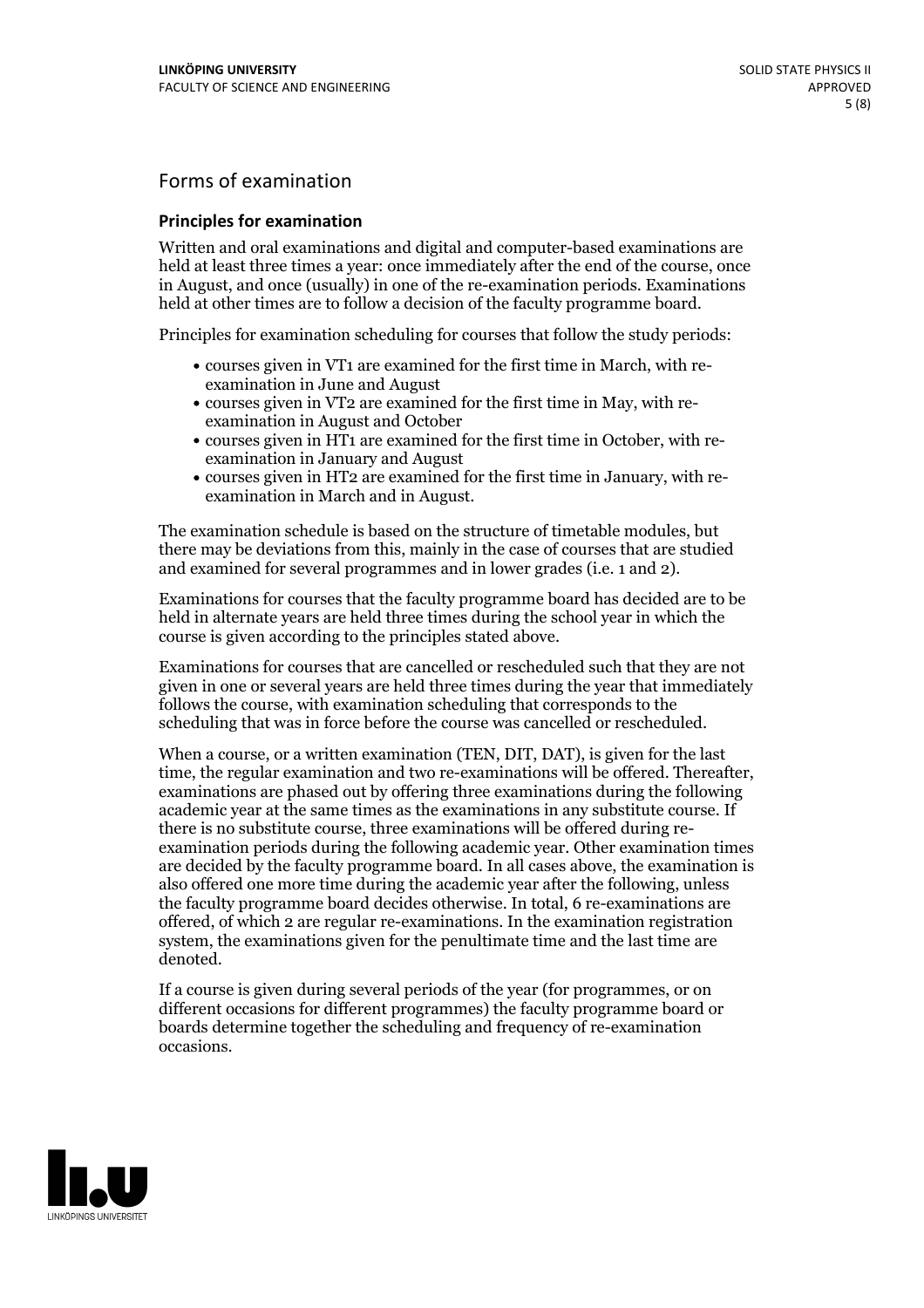#### **Retakes of other forms of examination**

Regulations concerning retakes of other forms of examination than written examinations and digital and computer-based examinations are given in the LiU guidelines for examinations and examiners, [http://styrdokument.liu.se/Regelsamling/VisaBeslut/917592.](http://styrdokument.liu.se/Regelsamling/VisaBeslut/917592)

#### **Course closure**

For Decision on Routines for Administration of the Discontinuation of Educational Programs, Freestanding Courses and Courses in Programs, see DNR LiU-2021-04782. After a decision on closure and after the end of the discontinuation period, the students are referred to a replacement course (or similar) according to information in the course syllabus or programme syllabus. If a student has passed some part/parts of a closed program course but not all, and there is an at least partially replacing course, an assessment of crediting can be made. Any crediting of course components is made by the examiner.

#### **Registration for examination**

In order to take an written, digital or computer-based examination, registration in advance is mandatory, see decision in the university's rule book [https://styrdokument.liu.se/Regelsamling/VisaBeslut/622682.](https://styrdokument.liu.se/Regelsamling/VisaBeslut/622682) An unregistered student can thus not be offered a place. The registration is done at the Student Portal or in the LiU-app during the registration period. The registration period opens 30 days before the date of the examination and closes 10 days before the date of the examination. Candidates are informed of the location of the examination by email, four days in advance.

#### **Code of conduct for students during examinations**

Details are given in a decision in the university's rule book: <http://styrdokument.liu.se/Regelsamling/VisaBeslut/622682>.

#### **Retakes for higher grade**

Students at the Institute of Technology at LiU have the right to retake written examinations and digital and computer-based examinations in an attempt to achieve a higher grade. This is valid for all examination components with code "TEN", "DIT" and "DAT". The same right may not be exercised for other examination components, unless otherwise specified in the course syllabus.

A retake is not possible on courses that are included in an issued degree diploma.

#### **Grades**

The grades that are preferably to be used are Fail (U), Pass (3), Pass not without distinction  $(4)$  and Pass with distinction  $(5)$ .

- Grades U, 3, 4, 5 are to be awarded for courses that have written or digital examinations.<br>• Grades Fail (U) and Pass (G) may be awarded for courses with a large
- degree of practical components such as laboratory work, project work and

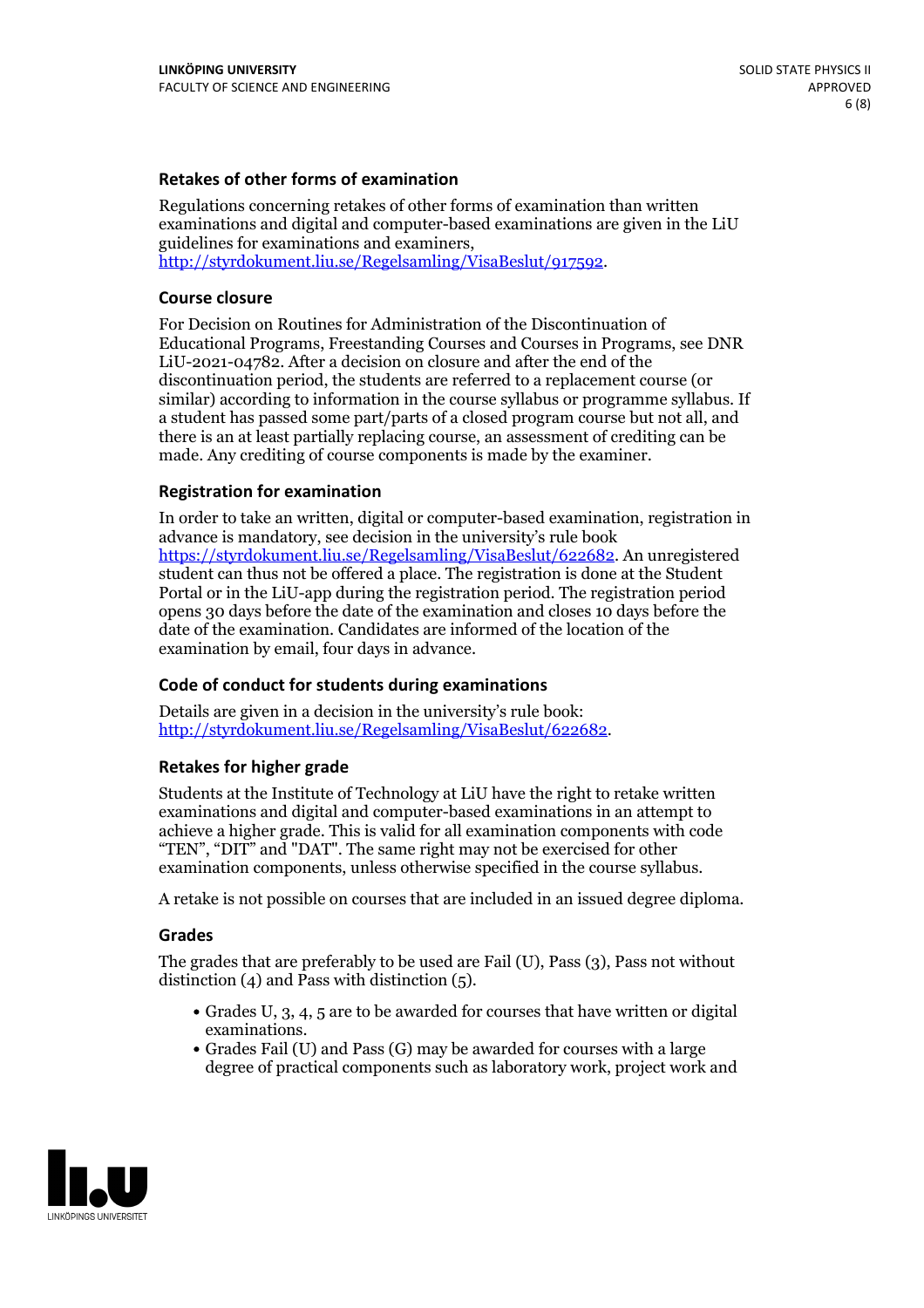group work.<br>• Grades Fail (U) and Pass (G) are to be used for degree projects and other independent work.

#### **Examination components**

The following examination components and associated module codes are used at the Faculty of Science and Engineering:

- Grades U, 3, 4, 5 are to be awarded for written examinations (TEN) and
- digital examinations (DIT).<br>• Examination components for which the grades Fail (U) and Pass (G) may be awarded are laboratory work (LAB), project work (PRA), preparatory written examination (KTR), digital preparatory written examination (DIK), oral examination (MUN), computer-based examination (DAT), home
- assignment (HEM), and assignment (UPG).<br>• Students receive grades either Fail (U) or Pass (G) for other examination components in which the examination criteria are satisfied principally through active attendance such as tutorial group (BAS) or examination item
- (MOM).<br>• Grades Fail (U) and Pass (G) are to be used for the examination components Opposition (OPPO) and Attendance at thesis presentation (AUSK) (i.e. part of the degree project).

In general, the following applies:

- 
- Mandatory course components must be scored and given <sup>a</sup> module code. Examination components that are not scored, cannot be mandatory. Hence, it is voluntary to participate in these examinations, and the voluntariness must be clearly stated. Additionally, if there are any associated conditions to
- the examination component, these must be clearly stated as well.<br>• For courses with more than one examination component with grades U,3,4,5, it shall be clearly stated how the final grade is weighted.

For mandatory components, the following applies (in accordance with the LiU Guidelines for education and examination for first-cycle and second-cycle education at Linköping University,<br>[http://styrdokument.liu.se/Regelsamling/VisaBeslut/917592\)](http://styrdokument.liu.se/Regelsamling/VisaBeslut/917592):

If special circumstances prevail, and if it is possible with consideration of the nature of the compulsory component, the examiner may decide to replace the compulsory component with another equivalent component.

For possibilities to alternative forms of examinations, the following applies (in accordance with the LiU Guidelines for education and examination for first-cycle [http://styrdokument.liu.se/Regelsamling/VisaBeslut/917592\)](http://styrdokument.liu.se/Regelsamling/VisaBeslut/917592):

If the LiU coordinator for students with disabilities has granted a student the right to an adapted examination for a written examination in an examination hall, the student has the right to it.